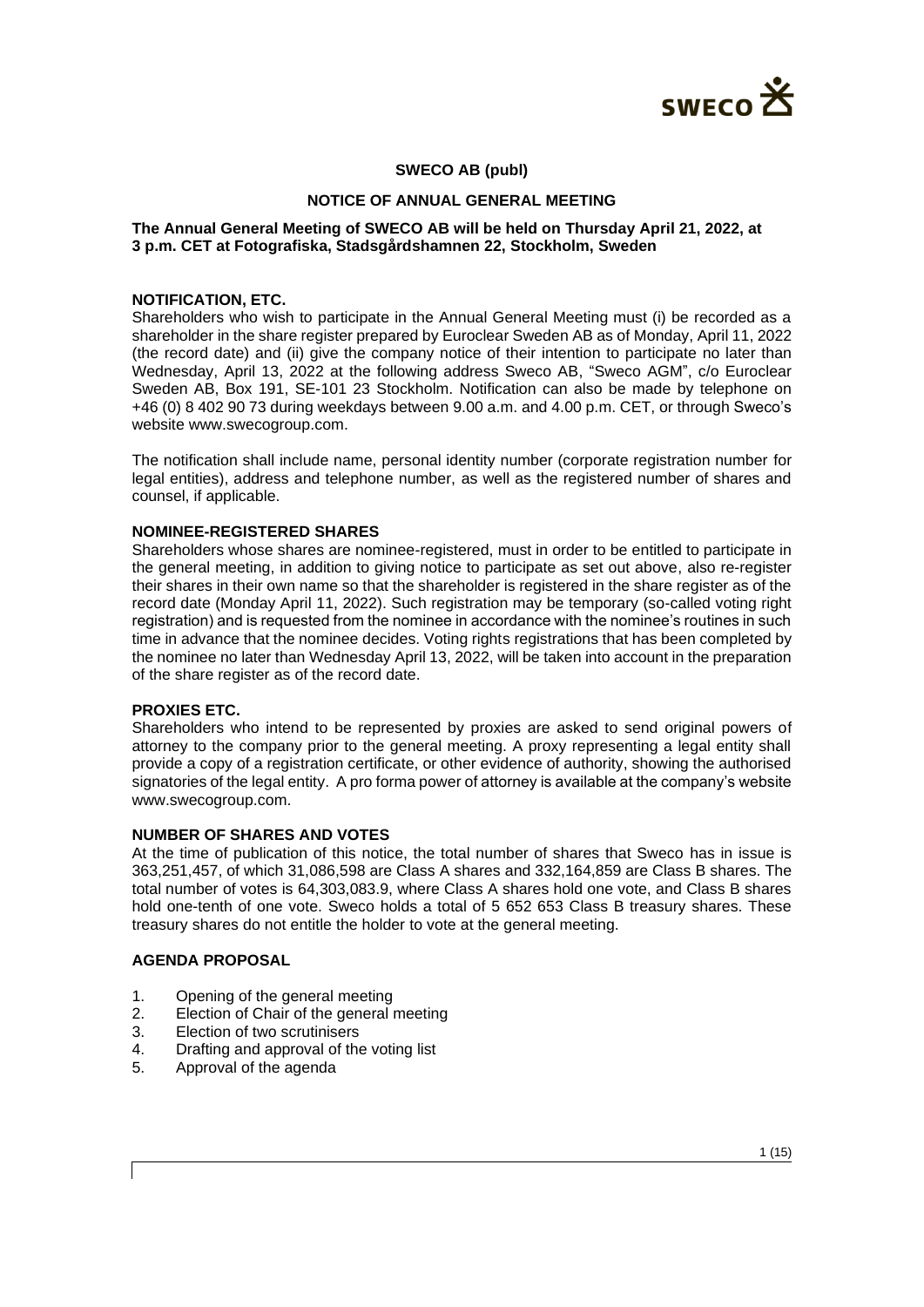- 6. Resolution on whether the general meeting has been duly convened<br>7. Statement of the CEO
- Statement of the CEO
- 8. Presentation of the annual report and the auditor's report as well as the consolidated annual report and the auditor's report thereon for the year 2021
- 9. Resolutions on
	- a) approval of the profit and loss statement and the balance sheet, as well as the consolidated profit and loss statement and the consolidated balance sheet
	- b) approval of the allocation of profit as set forth in the approved balance sheet and record date for distribution of dividends
	- c) discharge from liability for the Directors and the CEO
- 10. Resolution on the number of Directors and Auditors to be appointed by the Annual General Meeting
- 11. Resolution on fees to the Directors and Auditors
- 12. Election of Directors and the Chairman of the Board of Directors
- 13. Election of Auditor
- 14. Presentation and approval of Remuneration Report 2021
- 15. Resolutions on
	- a) implementation of a Share Bonus Scheme 2022, and
	- b) transfer of treasury shares to participants in the scheme
- 16. Resolutions on
	- a) implementation of a performance-based Share Savings Scheme 2022
	- b) transfers of treasury shares to participants in the scheme
- 17. Resolutions on authorisation for the Board of Directors to decide on
	- a) acquisitions of treasury shares, and
	- b) transfers of treasury shares
- 18. Conclusion of the Annual General Meeting

# **PROPOSALS FOR RESOLUTIONS**

### **Item 2 Election of Chair of the general meeting**

The Nomination Committee proposes that Johan Nordström be appointed Chair of the general meeting, or in the event he is prevented from participating, the person appointed by the Nomination Committee.

### **Item 9b Distribution of dividends and record date**

The Board of Directors proposes a distribution of dividends of SEK 2.45 per share (the Annual General Meeting 2021 approved an ordinary dividend of SEK 2.2 per share), which entails a total dividend of SEK 890 million, and that Monday, April 25, 2022, shall be the record date for the distribution. If the Annual General Meeting resolves in accordance with the proposal, it is estimated that Euroclear Sweden AB will make dividend payments on Thursday, April 28, 2022. The last day for trading including rights to receive dividends is Thursday, April 21, 2022.

### **Item 10 Number of Directors and Auditor**

The Nomination Committee proposes that the Board of Directors shall comprise of seven Directors elected at the general meeting.

The Nomination Committee proposes that a registered audit firm be appointed as auditor.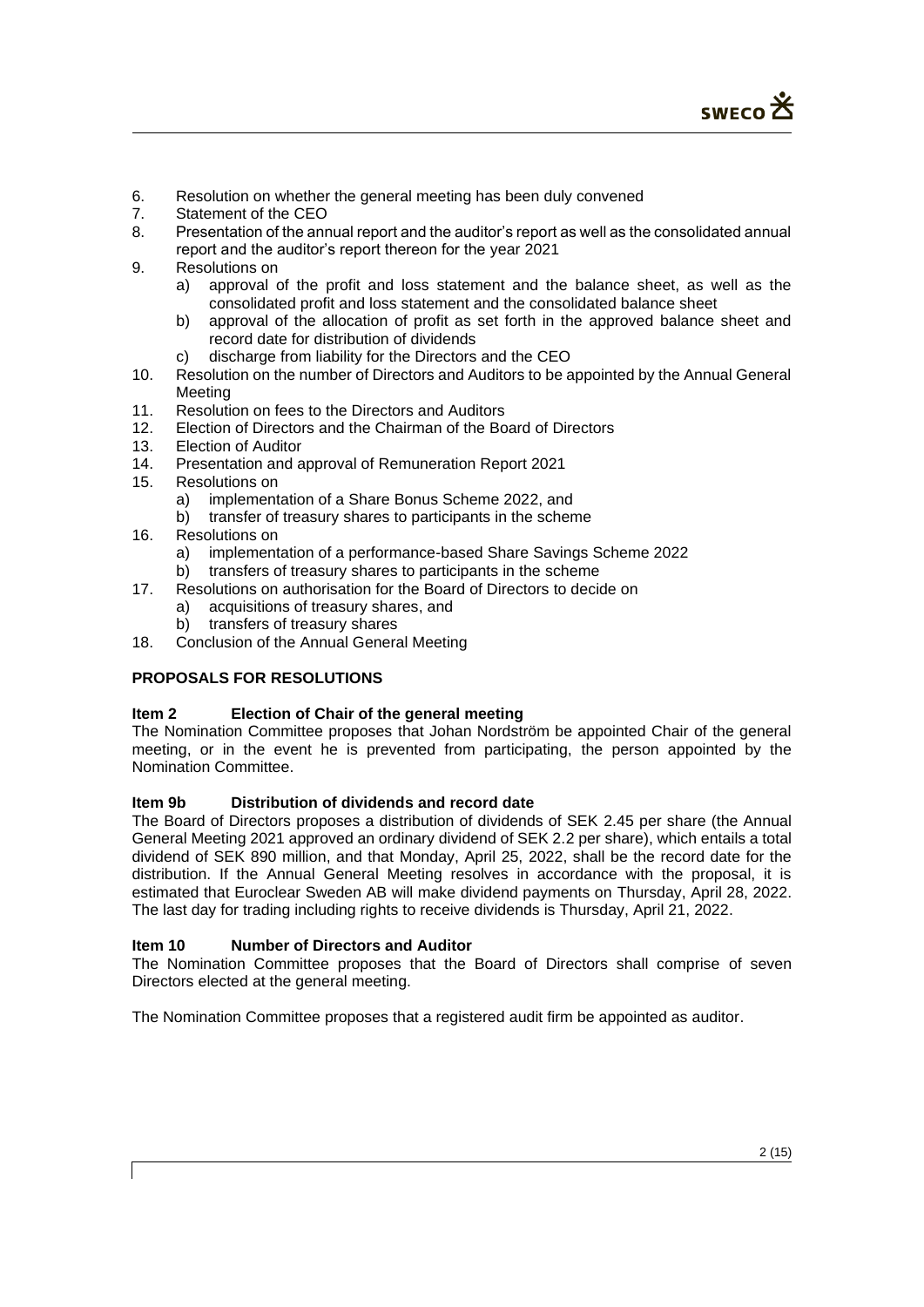# **Item 11 Fees to the Directors and Auditor**

The Nomination Committee proposes that the fees to the Directors shall be SEK 1,200,000 (SEK 1,000,000 for the preceding year) for the Chair and SEK 600,000 (SEK 500,000 for the preceding year) for each of the other Directors elected by the general meeting, who are not also employed by the company.

The Nomination Committee proposes that fees to the members of Audit Committee shall be SEK 200,000 (SEK 190,000 for the preceding year) for the Chair, and SEK 120,000 (SEK 110,000 for the preceding year) for each of the other members of the Audit Committee. The Nomination Committee further proposes that the fees to the members of the Remuneration Committee shall be SEK 130,000 (SEK 130,000 for the preceding year) for the Chair, and SEK 90,000 (SEK 90,000 for the preceding year) for each of the other members of the Remuneration Committee. No fees for committee work are paid to directors employed by the company.

The fee to the Auditor is proposed to be in accordance with approved invoices.

## **Item 12 Election of Directors and Chairman of the Board of Directors**

The Nomination Committee proposes re-election of Åsa Bergman, Alf Göransson, Johan Hjertonsson, Johan Nordström and Christine Wolff and to newly elect Susanne Pahlén Åklundh and Johan Wall. Gunnel Duveblad and Elaine Grunewald have requested to not be re-elected. Further, the Nomination Committee proposes re-election of Johan Nordström as Chair of the Board of Directors.

## **Item 13 Election of Auditor**

The Nomination Committee proposes based on the recommendation of the Audit Committee to appoint the auditing firm PricewaterhouseCoopers AB, up until the conclusion of the next Annual General Meeting. PricewaterhouseCoopers AB has informed that, provided that the proposal is accepted by the general meeting, the auditor in charge will be Aleksander Lyckow.

### **Item 14 Presentation and approval of Remuneration Report 2021**

The Board of Directors has prepared a Remuneration Report for 2021 and proposes that the Annual General Meeting resolve to approve the report.

## **Item 15 Resolution on a) implementation of a Share Bonus Scheme 2022 and b) transfers of treasury shares to the participants in the scheme**

With the exception of the appendix containing the terms and conditions for the recalculation of the base share price provided as set out under the heading "Documents" below, the following is the full proposal of the Board of Directors regarding the Share Bonus Scheme 2022.

### *Background and rationale*

The 2014 Annual General Meeting resolved to implement a Share Bonus Scheme, aimed at employees in Sweden within Sweco AB ("Sweco") and its Group of companies. The Share Bonus Scheme replaced the previous cash bonus scheme. The Board of Directors of Sweco retains the view that a long-term employee ownership commitment by holding equity in Sweco can be expected to increase the interest in the business and its profitability, increase motivation and connection with Sweco as well as establish a group-wide focus. Considering applicable pension rules in Sweden, share bonus schemes are a cost-effective way for Sweco to grant bonuses to employees in Sweden.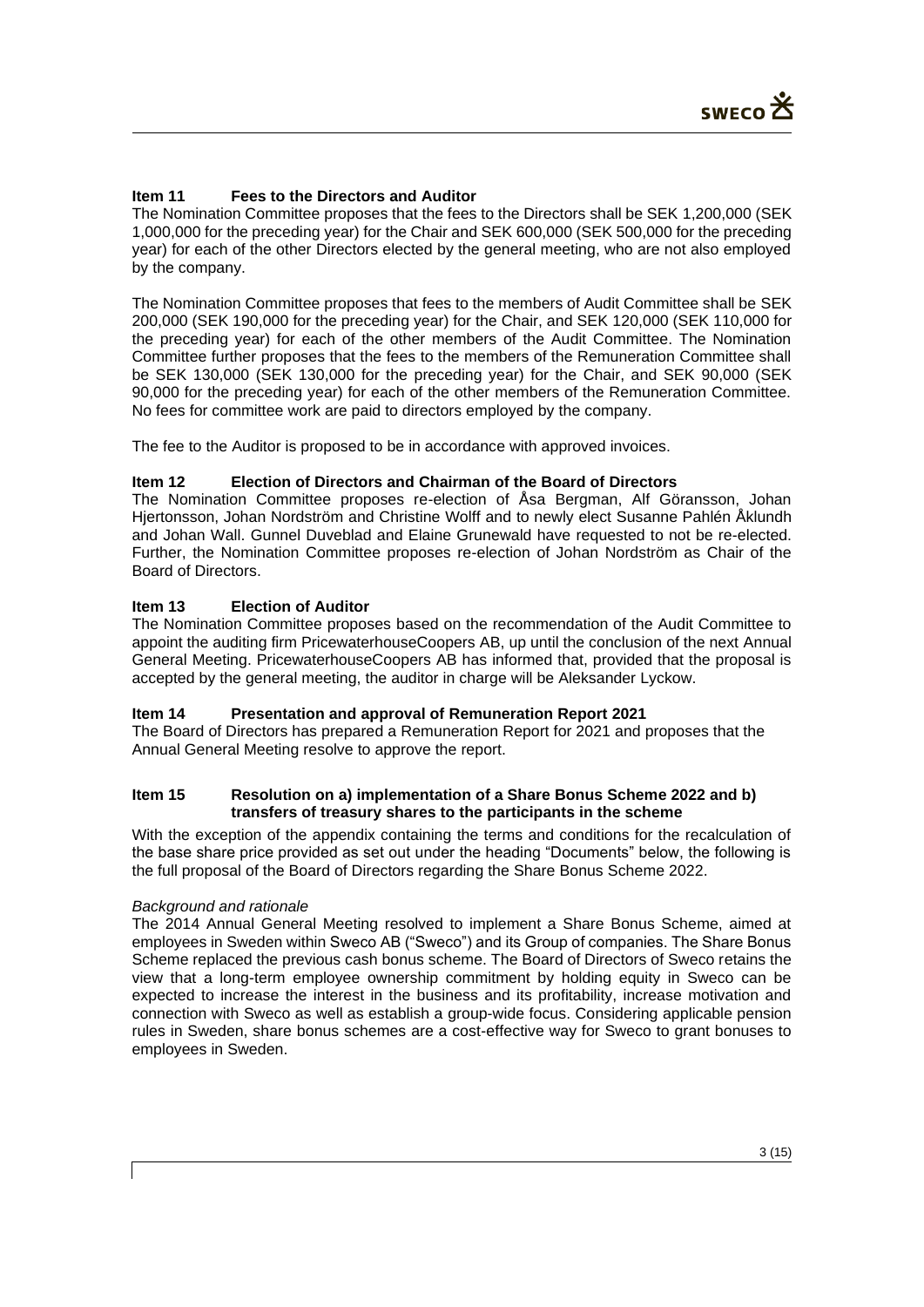In light of the foregoing, the Board of Directors proposes that the 2022 Annual General Meeting resolve to implement the Share Bonus Scheme 2022 as per the following, which essentially corresponds to the terms and conditions applicable to the most recent share bonus scheme – however with certain amendments. The parameter operating results has been altered to operating margin, with certain changes to how the operating margin is measured for different business areas/business units/regions/divisions. Furthermore, the parameter turnover growth has been added to the calculation model.

The Board of Directors also intend to propose share bonus schemes for future annual general meetings to resolve on.

#### *The design and structure of the scheme*

The Share Bonus Scheme 2022 is structured to relate to Sweco's overall profitability targets and stimulate increased profitability and growth. The scheme entails that the employee receives shares in Sweco corresponding to accrued bonus for 2022 divided by a base share price. The base share price shall correspond to the average purchase price weighted by volume for Sweco's Class B shares during the period March 14, 2022 – March 25, 2022, less the amount corresponding to the dividend per share for the 2021 financial year.

The maximum allocation of shares to employees under the framework of the Share Bonus Scheme 2022 is not more than 2,475,000 Class B shares, refer to decision item b) below. Furthermore, no more than 825,000 Class B shares will be acquired/transferred under the framework for resolution pursuant to Item 17 on the agenda for the 2022 Annual General Meeting to cover certain expenses, primarily social security contributions. These shares, amounting to not more than 3,300,000 Class B shares, comprise shares that Sweco will acquire or has already acquired through the stock exchange pursuant to the general meeting's resolution/authorisation thereof, or alternatively, Sweco may enter into share swap agreements to secure its obligations under the Share Bonus Scheme 2022.

#### *Employees covered by the Share Bonus Scheme 2022*

The Share Bonus Scheme 2022 shall cover all employees in the Sweco Group in Sweden holding long-term employments in accordance with the rules on employee bonuses determined by the Board of Directors (excluding senior executives and other key personnel participating in Sweco's share savings schemes), in total approximately 6,300 employees. To be eligible to participate in the Share Bonus Scheme 2022 and to be eligible to receive shares in Sweco, it is required that the employee's employment with the Group has not expired or been terminated at the time of the allotment of the shares. For employees who work part time, have seasonal employments or are absent because of parental leave, studies, illness, etc., the right to bonus is decreased corresponding to the absence.

#### *Term*

The Share Bonus Scheme 2022 shall apply for the 2022 financial year, and allotment of shares in Sweco shall take place during the first half of the following year. The vesting period is less than three years, which is justified by the fact that this short-term share bonus scheme is designed to replace the previous annual cash bonus system and that the senior executives and other key persons, who participate in Sweco's long-term incentive schemes, are excluded from the group of participants.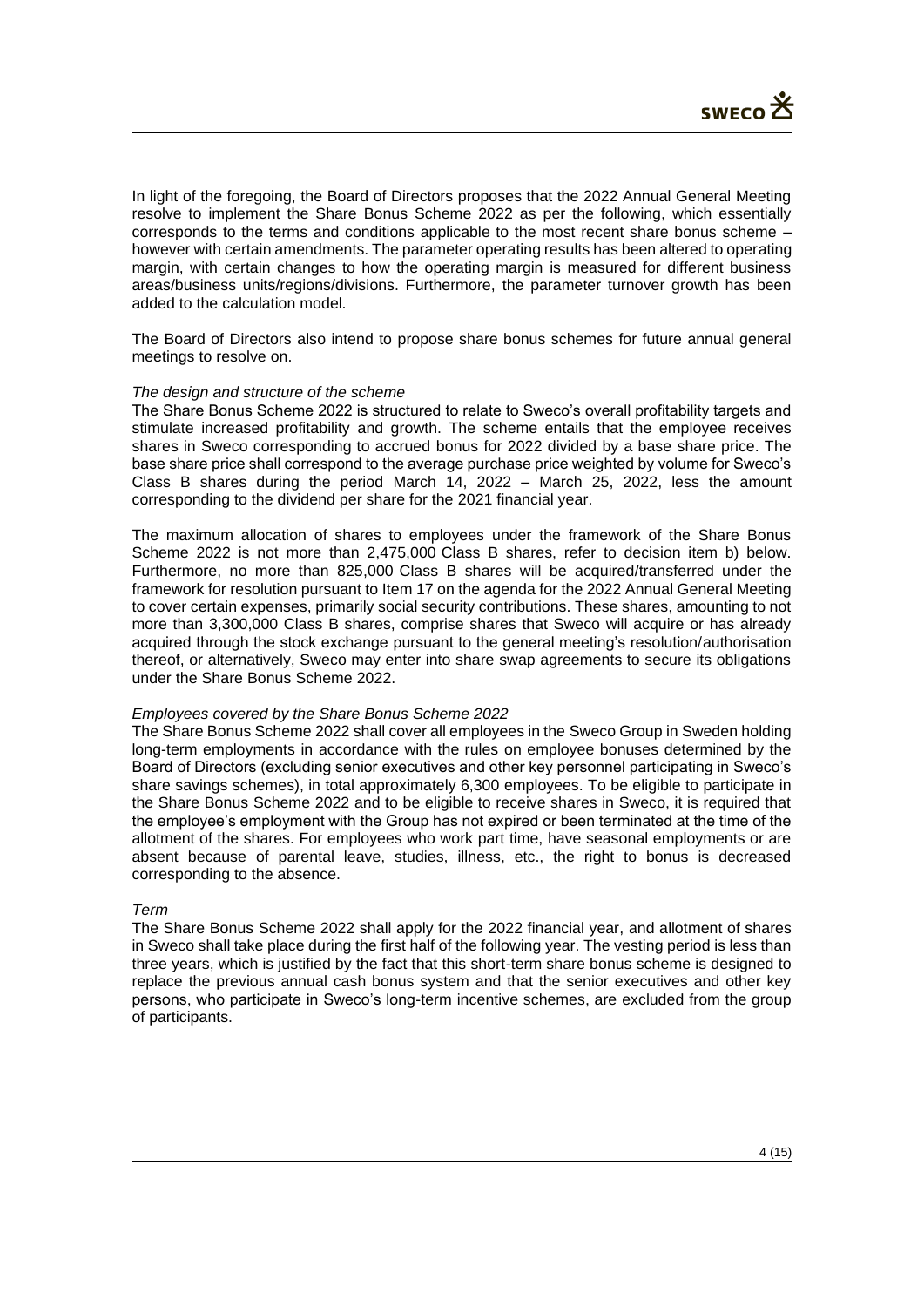### *Share bonus*

Of the bonus per employee that can be awarded under Share Bonus Scheme 2022, (i) 70 per cent shall be based on the operating margin (Operating margin %) of the relevant business units and (ii) 30 per cent shall be based on the turnover growth (Growth %) of the relevant business units. The same calculation model applies equally to managers and other employees. The maximum bonus requires both operating margin and turnover growth as set out above to exceed predetermined parameters. The extent to which the parameters is achieved determines the size of the bonus. The results for business units at different levels in the group is considered, so that all such business units must perform well for the maximum bonus to be awarded, and in order to facilitate cooperation between groups, regions, units and divisions within Sweco. With respect to administrative staff, only the number of business units for which the employee works is considered. The maximum total bonus per employee is three monthly salaries.

## *Adjustment of the base share price, etc.*

The base share price is recalculated in generally accepted manners if events have transpired that affect the share price, such as decisions to conduct splits or reverse splits of shares, bonus issues, cancellation and similar events during the duration of the scheme. The recalculation shall be carried out by Sweco in accordance with terms and conditions in the appendix to this proposal for resolution, (the appendix is provided as specified under "Documents" in the Notice of the Annual General Meeting).

The number of shares to which the employee is entitled under the Share Bonus Scheme 2022 is rounded up to the nearest whole number.

### *Date for delivery of shares*

Sweco shall deliver the shares to which the employees are entitled under the Share Bonus Scheme 2022 during the first half of 2023.

### *Costs for the Share Bonus Scheme 2022*

The costs for the Share Bonus Scheme 2022 are based on the IFRS 2 reporting standard and estimated at approximately SEK 220 million, mainly comprising costs of acquiring Class B shares to secure delivery of shares under the scheme. In addition thereto, the results will be encumbered by costs for social security contributions related to the market value of the allotted shares, which are estimated to approximately SEK 73 million. Administrative costs for the Share Bonus Scheme 2022 have been estimated to a maximum of SEK 1 million. Total costs, including costs for social security contributions, are thus estimated to approximately SEK 294 million based on the costs for bonuses in previous years and the expected number of employees during the year. In the event that Sweco elects to enter a share swap agreement to secure its obligations pursuant to Share Bonus Scheme 2022, it is estimated that, after including a corresponding agreement for Share Savings Scheme 2022, this would entail an additional cost of SEK 1 million. Through the Share Bonus Scheme 2022 the Group's total costs for bonuses is expected to decrease by approximately SEK 33 million for 2022 as compared to the costs if a cash bonus had been granted instead. The costs shall also be seen in relation to Sweco's total costs for salaries and remuneration, which last year amounted to SEK 13,992 million including social security contributions.

### *Effects on key numbers*

The transfer, free of any consideration, of the maximum 2,475,000 of Class B shares to the participants in Share Bonus Scheme 2022, which is approximately 0.7 per cent of the total number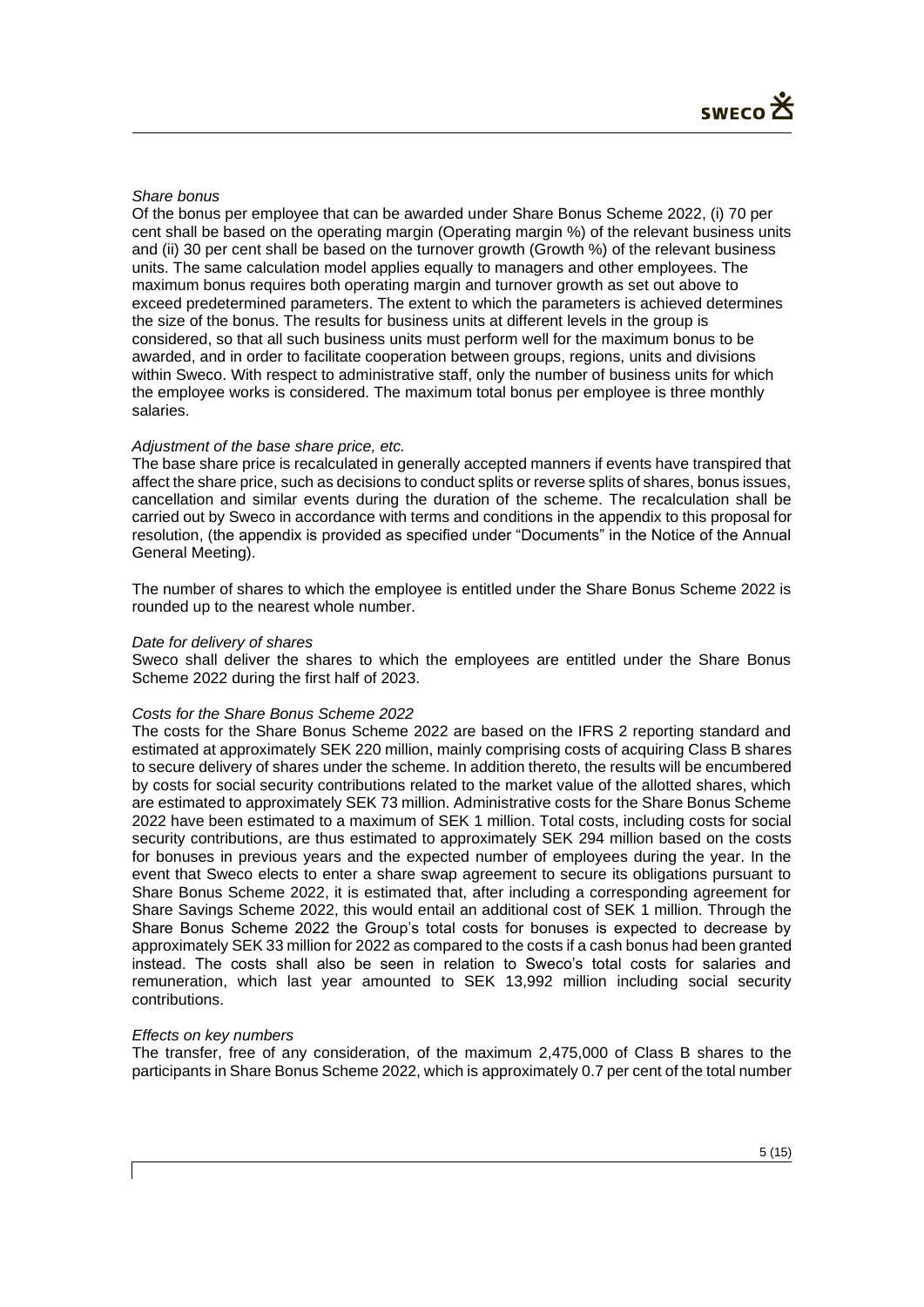of shares outstanding and approximately 0.4 per cent of the number of votes in Sweco, is estimated to correspond to a dilution of earnings per share of not more than 0.4 per cent. The maximum 825,000 of Class B shares that can be transferred to cover certain costs, primarily social security contributions, for Share Bonus Scheme 2022 entails no dilution of earnings per share since these are transferred at market price.

For information regarding the scope and effect on key numbers insofar as this pertains to the Board of Directors' proposed Share Savings Scheme 2022, and for information on Sweco's other incentive schemes outstanding, refer to the Board of Directors' proposal for resolution regarding Share Savings Scheme 2022.

### *Preparation of the proposal for Share Bonus Scheme 2022*

Share Bonus Scheme 2022 has been prepared by the Remuneration Committee with the assistance of external advisors and adopted by the Board of Directors.

#### *Proposal for resolution*

The Board of Directors proposes that the Annual General Meeting resolves as follows:

- a) That Sweco implement Share Bonus Scheme 2022 in accordance with the terms and conditions set out in this proposal for resolution.
- b) That Sweco transfer the number of Class B treasury shares required for the allocation of shares to participants in Share Bonus Scheme 2022, in other words, not more than 2,475,000 Class B shares. The right to acquire shares shall be held by employees who are participants in the Share Bonus Scheme 2022, where the maximum number of shares each participant is entitled to acquire is subject to the terms and conditions of the Scheme. The transfer of shares to the employees included in the Share Bonus Scheme 2022 shall be made free of any consideration and be carried out in the first half of 2023. The number of Class B shares that may be transferred under this section b) may be subject to customary recalculation in the event of bonus issues, splits and/or reverse splits of shares, preferential rights issues or similar events. The reason for deviation from the preemptive rights of shareholders is to enable Sweco to fulfil its obligations under the Share Bonus Scheme 2022.

### *Majority requirements, etc.*

The Annual General Meeting's resolutions pursuant to the proposals in sections a)–b) above shall be put to a vote jointly as one resolution. Thus, the resolutions are only valid if shareholders holding at least nine-tenths of the votes cast as well as the shares represented at the general meeting vote in favour of the proposal. Furthermore, the resolution shall be conditional upon the Annual General Meeting resolving in accordance with the Board of Directors proposal regarding authorisation of acquisition of treasury shares.

### **Item 16 Resolution on a) the implementation of a performance-based Share Savings Scheme 2022, and b) transfers of treasury shares to participants in the scheme**

The Board of Directors' full proposal for resolution pertaining to the performance-based Share Savings Scheme 2022 is as follows.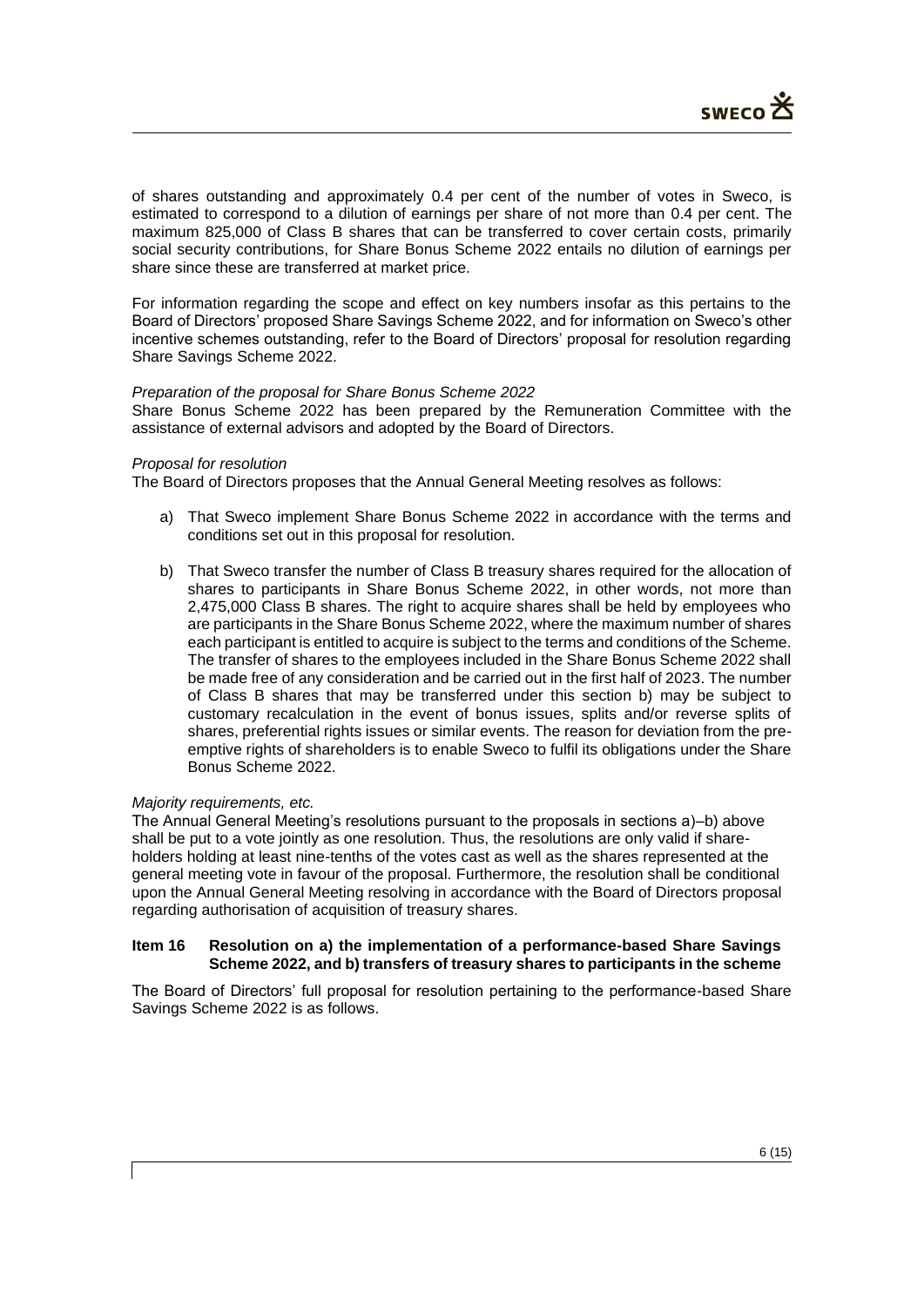## *Background and rationale*

Sweco has had Share Savings Schemes in place since 2011 aimed at senior executives and other key personnel within Sweco and its Group of companies. The Board of Directors maintains its view that it is important and in the shareholders' interest that the Group's key personnel have a long-term interest in the performance of Sweco's shares. The Board of Directors proposed implementation of Share Savings Scheme 2022 is to enhance the ability to recruit and retain key personnel and that the participants' individual long-term commitment to ownership is expected to stimulate increased interest in the business and its profitability as well as increase motivation and affinity with Sweco.

The proposed terms and conditions essentially correspond to those applicable in the previous Share Savings Scheme adopted by the Annual General Meeting of 2021.

The Board of Directors also intends to propose share savings schemes for future annual general meetings to resolve on.

### *The design and structure of the scheme*

The Board of Directors' proposal for Share Savings Scheme 2022 entails a scheme, whereby the participants will be allotted no more than 176,909 Class B shares subject to the following terms and conditions. Furthermore, no more than 45,996 Class B shares will be transferred within the framework of the resolution pursuant to item 17 on the agenda for the 2022 Annual General Meeting to cover certain expenses, primarily social security contributions. These shares, amounting to not more than 222,905 Class B shares, comprise shares that Sweco will acquire or has already acquired through the stock exchange pursuant to the general meeting's resolution/authorisation thereof, or alternatively, Sweco may enter into share swap agreements to secure its obligations under Share Savings Scheme 2022. The Board of Directors intends to propose to the annual general meetings held over the duration of the scheme that, if deemed necessary, the meetings renew the authorisation of the Board of Directors to acquire and transfer treasury shares with reference to Share Savings Scheme 2022.

The proposal entails that up to 100 senior executives and other key personnel within the Group will be offered to participate in Share Savings Scheme 2022. Participation in the Scheme requires the participants to acquire Class B shares in Sweco ("Savings Shares") with their own funds at market prices through Nasdaq Stockholm up to an amount corresponding to 5 to 10 per cent of each participant's fixed annual salary for 2022 (the "Base Salary"). If a participant retains ownership of the Savings Shares until the fourth business day following the day of the publication of the year-end report for the 2025 financial year (the "Retention Period") and the participant remains in the same, equivalent or higher position in the Sweco Group during the entire Retention Period, then each Savings Share entitles the participant to receive, free of any consideration, one Class B share in Sweco ("Matching Share") subject to the absolute total shareholder return ("TSR") for the share and absolute earnings per share ("EPS") being positive during the Retention Period and – provided that the performance criteria set out below are met – an additional one to four Class B shares in Sweco ("Performance Shares").

The following shall apply as regards the different positions of the participants:

• The Group President and CFO (two persons) are entitled to acquire Savings Shares for an amount corresponding to no more than 10 per cent of their respective Base Salary and are eligible to receive up to four Performance Shares for each retained Savings Share.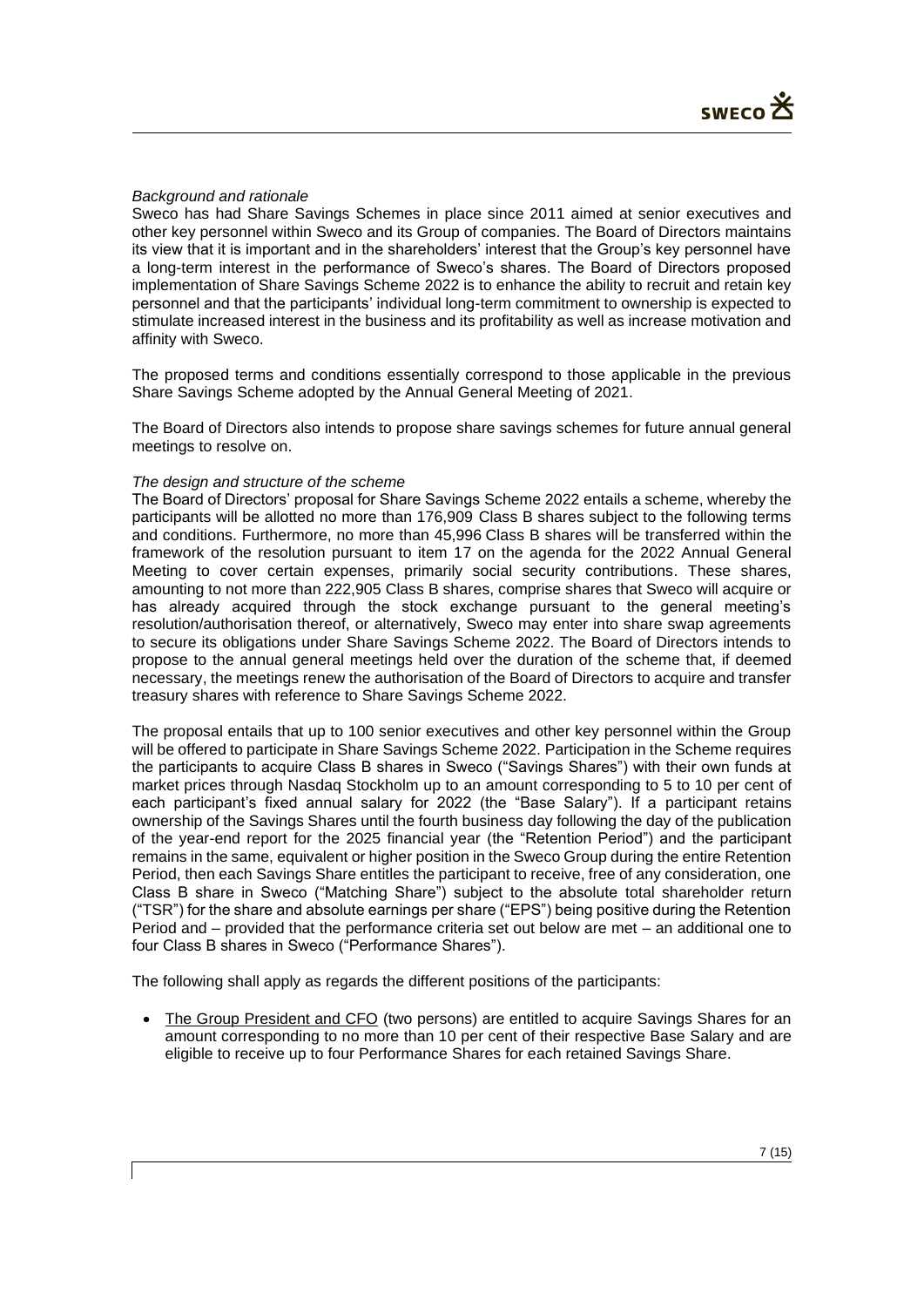- Presidents of Business Areas (eight persons) are entitled to acquire Savings Shares for an amount corresponding to no more than 7.5 per cent of their respective Base Salary and are eligible to receive up to three Performance Shares for each retained Savings Share.
- Heads of Group Staff functions, who comprise part of Executive Team (currently four persons), are entitled to acquire Savings Shares for an amount corresponding to no more than 5 per cent of their respective Base Salary and are eligible to receive up to two Performance Shares for each retained Savings Share.
- Heads of subsidiaries and divisions (approx. 43 persons) are entitled to acquire Savings Shares for an amount corresponding to no more than 5 per cent of their respective Base Salary and are eligible to receive up to two Performance Shares for each retained Savings Share.
- Key personnel in central administration (approx. 43 persons) are entitled to acquire Savings Shares for an amount corresponding to no more than 5 per cent of their respective Base Salary and are eligible to receive up to one Performance Share for each retained Savings Share.

Acquisitions of Savings Shares must be completed by December 31, 2022. The Board of Directors is, however, authorised to extend that period, should a participant be prevented from acquiring the shares during said period. Matching Shares and any Performance Shares will be received within 40 days of the publication of the year-end report for the 2025 financial year.

The allocation of Performance Shares is dependent on the achievement of certain goals determined by the Board of Directors for Sweco's EPS and the TSR of the Sweco Class B share (performance-adjusted to take dividends into account) during the Retention Period. Up to 50 per cent of the Performance Share allocation will depend on the EPS performance, and up to 50 per cent of the Performance Share allocation will depend on the TSR performance.

The evaluation of the TSR performance shall be based on a combination of the Sweco Class B share's TSR in relation to the TSR of a group of benchmark companies set by the Board of Directors (so-called relative TSR) and the requirement that the Sweco Class B share's TSR must be positive during the Retention Period (so-called absolute TSR), all based on the following principles:

- Absolute TSR: For Performance Shares to be allocated, it is required that the Sweco Class B share's TSR is positive during the Retention Period.
- Relative TSR: If the requirement of absolute TSR is fulfilled, then the potential allocation of Performance Shares within the TSR performance criteria is decided based on the TSR of the Sweco Class B share in relation to the TSR of the group of benchmark companies:
	- 35 per cent of the maximum number of Performance Shares within the TSR performance criteria will be allocated if the TSR of the Sweco Class B share matches the median of the benchmark companies.
	- 100 per cent of the maximum number of Performance Shares within the TSR performance criteria will be allocated if the TSR of the Sweco Class B share is higher than that of all the benchmark companies.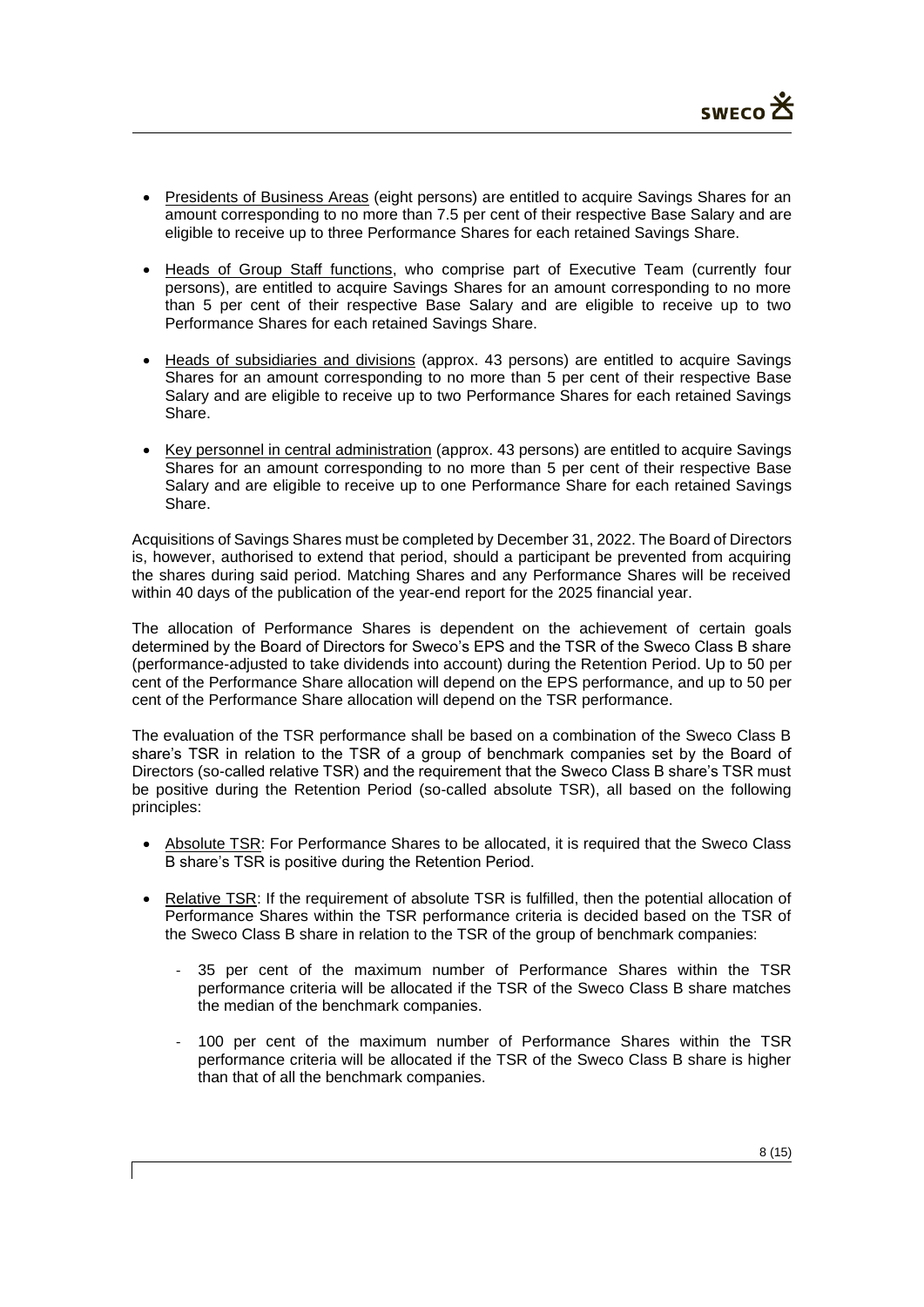- If the TSR of the Sweco Class B share is higher than the median, but lower than that of the highest of the benchmark companies, then the allocation will be linear between 35 and 100 per cent of the TSR performance criteria.
- The group of benchmark companies, as determined by the Board of Directors, will comprise publicly traded consulting engineering companies that are active and compete in the same markets as Sweco.

The evaluation of EPS performance shall be based on a combination of Sweco's accumulated EPS in relation to EPS growth targets set by the Board of Directors (so-called ranged EPS growth) and the requirement that Sweco's accumulated EPS must be positive during the Retention Period (so-called absolute EPS), all based on the following principles:

- Absolute EPS: For Performance Shares to be allocated, it is required that Sweco's accumulated EPS is positive during the Retention Period.
- Ranged EPS: If the requirement of absolute EPS is fulfilled, then the potential allocation of Performance Shares within the EPS performance criteria is decided based on Sweco's accumulated EPS in relation to a minimum and maximum EPS growth target set by the Board of Directors for the Retention Period:
	- 35 per cent of the maximum number of Performance Shares within the EPS performance criteria will be allocated if Sweco's accumulated EPS equals the minimum EPS growth target.
	- 100 per cent of the maximum number of Performance Shares within the EPS performance criteria will be allocated if Sweco's accumulated EPS equals or is higher than the maximum EPS growth target.
	- If Sweco's accumulated EPS is higher than the minimum EPS growth target, but lower than the maximum EPS growth target, then the allocation will be linear between 35 and 100 per cent of the EPS performance criteria.
- The minimum and maximum EPS growth target for the Retention Period will be set by the Board of Directors no later than in connection with the implementation of the Share Savings Scheme 2022.

Before the number of Performance Shares to be allocated is finally determined, the Board of Directors shall evaluate if allocation pursuant to the above principles is reasonable, having regard to Sweco's results and financial position, to conditions in the stock market and to other circumstances. If the Board of Directors finds that it is not reasonable, then the Board of Directors shall decrease the number of Performance Shares to be allocated to the lower number of shares that the Board of Directors finds reasonable.

The number of Matching Shares and any Performance Shares that can be allotted with the support of Savings Shares may be subject to customary recalculation in the event of bonus issues, splits and reverse splits of shares, preferential rights issues and similar events.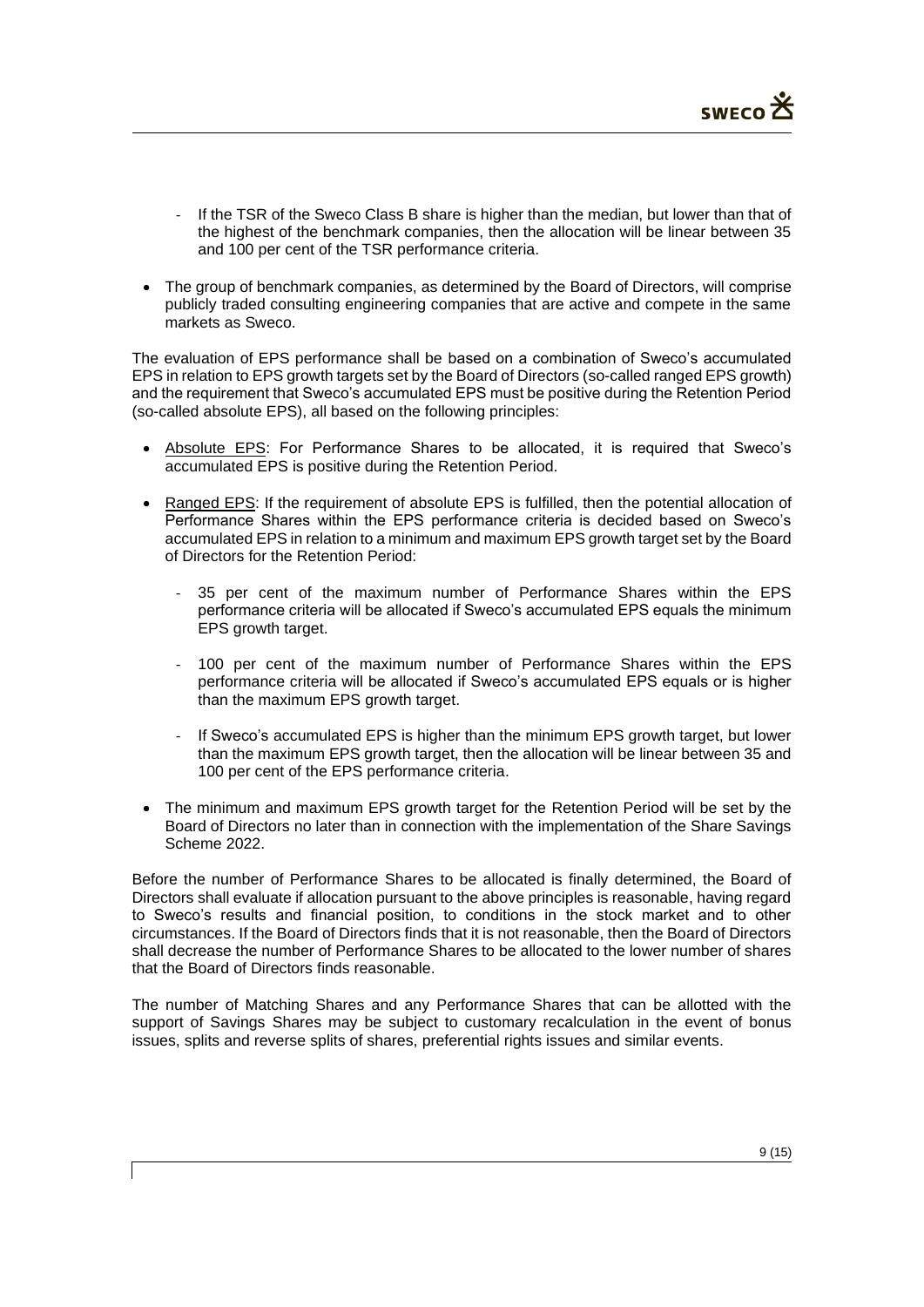Participation in the Share Savings Scheme 2022 presupposes that the participation is legally possible and subject to Sweco's assessment, that such participation can be conducted with reasonable administrative costs and financial resources.

The Board of Directors shall be responsible for the details and management of the Share Savings Scheme 2022 within the framework of the main conditions as set out above, and the Board of Directors shall be authorised to make the minor adjustments to these conditions as required by law or for administrative reasons. The Board of Directors shall also be authorised to adjust or deviate from the conditions as required by local laws and regulations and existing market practices.

#### *Costs for the Share Savings Scheme 2022*

Costs for the Share Savings Scheme 2022 are based on the IFRS 2 reporting standard and will be allocated over three years.

The Board of Directors has made a preliminary cost calculation for the Share Savings Scheme 2022, which is based on a price per share at final allocation of SEK 167.5, that Matching Shares and the maximum number of Performance Shares are allocated following the Retention Period, an estimated annual staff turnover among participants of 5 per cent, that each participant invests in Savings Shares to the maximum permitted amount and expected dividends during the period. The value of the Matching Shares and the Performance Shares have been calculated based on a share price of SEK 160.5 per share on the implementation of the share savings scheme, an estimate of Sweco's TSR and EPS during the Retention Period benchmarked with the historical average, an estimate of the future volatility of the company's share and the shares of the group of benchmark companies as decided by the Board of Directors, as well as the correlations between the respective TSRs of these shares. Based on the above assumptions, the value of each Matching Share has been calculated to SEK 118.8 and the value of each Performance Share has been calculated to SEK 57.8 and 160.5.

In total, this results in a maximum cost for the Share Savings Scheme 2022 of approximately SEK 10.1 million, excluding costs for social security contributions. The cost for outgoing social security contributions based on an annual expected appreciation of the Sweco share of 10 per cent until the time of allocation is approximately SEK 3.7 million. These costs should be viewed in relation to Sweco's costs for salaries and compensations, which during 2021 amounted to SEK 13,992 million including social security contributions. Administrative costs for the Share Savings Scheme 2022 are estimated to no more than SEK 1 million. In the event that Sweco elects to enter a share swap agreement to secure its obligations pursuant to Share Savings Scheme 2022, it is estimated that, after including a corresponding agreement for Share Bonus Scheme 2022, this would entail an additional cost of SEK 1 million.

### *Effects on key numbers*

The transfer, free of any consideration, of the maximum 176,909 of Class B treasury shares to the participants in Share Savings Scheme 2022 pursuant to item b) above is estimated to correspond to a dilution of earnings per share of not more than 0.05 per cent. The maximum 45,996 of Class B shares that can be transferred to cover certain costs, primarily social security contributions, for Share Savings Scheme 2022 entails no dilution of earnings per share since these are transferred at market price.

The maximum total number of the company's Class B treasury shares that can be allocated to participants in the current Share Savings Scheme 2022 as well as the following Sweco share savings schemes still outstanding (Share Savings Scheme 2019, 2020 and 2021) amounts to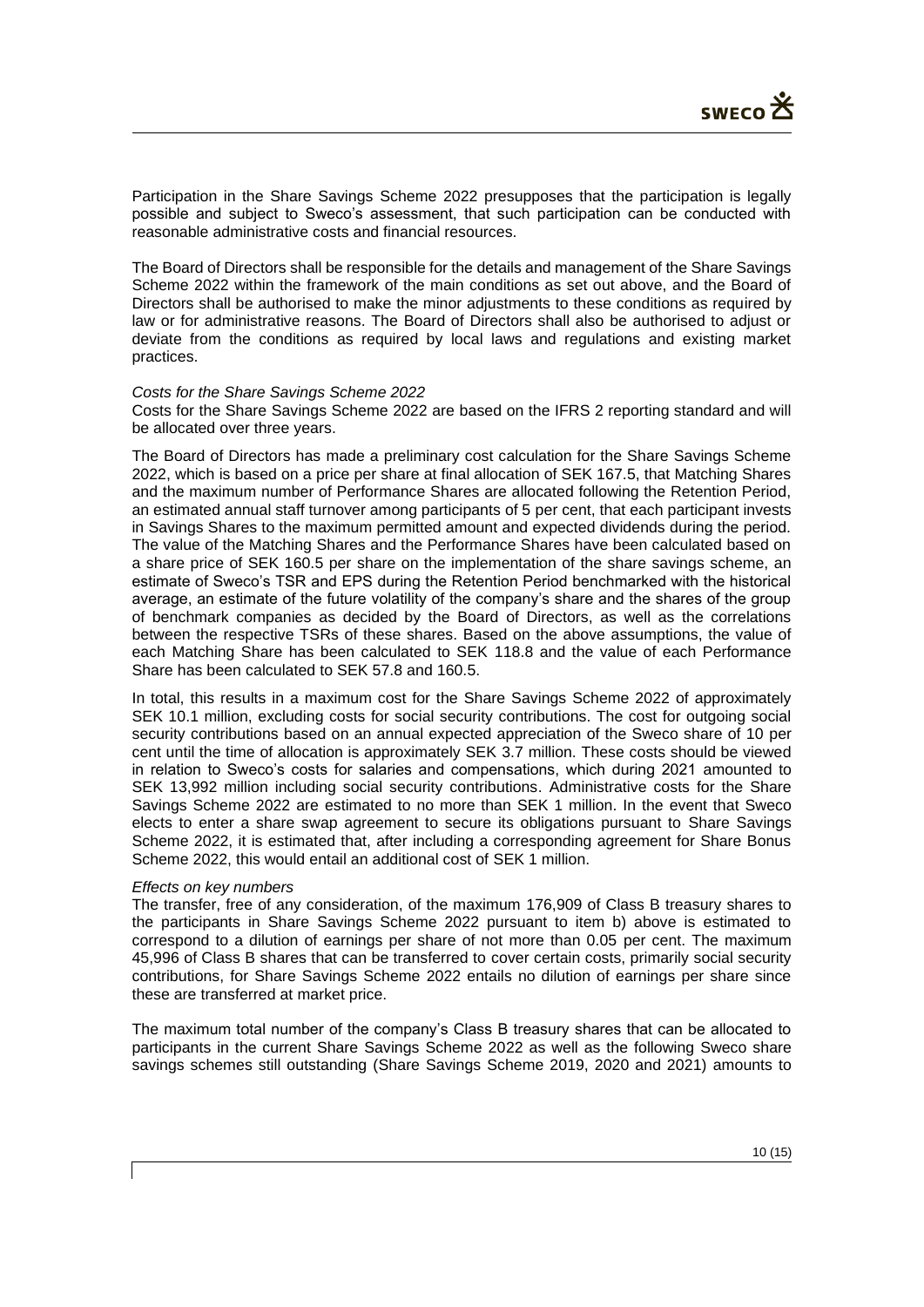1,057,302 shares, but the assessment at present is that the maximum allotment will amount to approximately 564,073 shares, which corresponds to approximately 0.16 per cent of the total number of shares and approximately 0.09 per cent of the votes in the company. The transfer, free of any consideration, of these shares to the participants in Share Savings Schemes is estimated to correspond to a dilution of earnings per share of not more than 0.19 per cent. For the sake of completeness, it can be mentioned that the Share Savings Scheme 2018, which expired recently (in February 2022), gave a dilution of earnings per share of 0.03 per cent.

### *Other incentive schemes outstanding*

For a description of the schemes outstanding (Share Savings Scheme and, where applicable, Share Bonus Scheme), refer to Sweco's Annual and Sustainability Report and to Sweco's latest renumeration report available on the company's website www.swecogroup.com.

### *Preparation of the proposal for Share Savings Scheme 2022*

Share Savings Scheme 2022 has been prepared by the Remuneration Committee with the assistance of external advisors and adopted by the Board of Directors. Neither the Group President nor other employees who may be eligible to participate in Share Savings Scheme 2022 have participated in the Board of Directors' preparation or the adoption of the proposal.

### *Proposal for resolution*

The Board of Directors proposes that the Annual General Meeting resolves as follows:

- a) That Sweco shall implement Share Savings Scheme 2022 in accordance with the terms and conditions set out in this proposal for resolution.
- b) That Sweco shall transfer the number of Class B treasury shares required for the delivery of Matching Shares and Performance Shares pursuant to Share Savings Scheme 2022, that is not more than 176,909 Class B shares. The right to acquire shares shall be held by employees who are participants in the Share Savings Scheme 2022, where the maximum number of shares each participant is entitled to acquire is subject to the terms and conditions of the Scheme during the period when they are entitled to acquire Matching Shares and Performance Shares. The transfer of shares shall be made free of any consideration. The number of Class B shares that may be transferred under this section b) may be subject to recalculation in the event of bonus issues, splits and/or reverse splits of shares, preferential rights issues or similar events. The reason for deviation from the pre-emptive rights of shareholders is to enable Sweco to fulfil its obligations under the Share Savings Scheme 2022.

### *Majority requirements*

The Annual General Meeting's resolutions pursuant to the proposals in sections a)–b) above shall be put to a vote jointly as one resolution. The resolution is only valid if shareholders holding at least nine tenths of the votes cast as well as the shares represented at the general meeting vote in favour of the proposal. Furthermore, the resolution shall be conditional upon the Annual General Meeting resolving in accordance with the Board of Directors' proposal regarding authorisation of acquisition of treasury shares.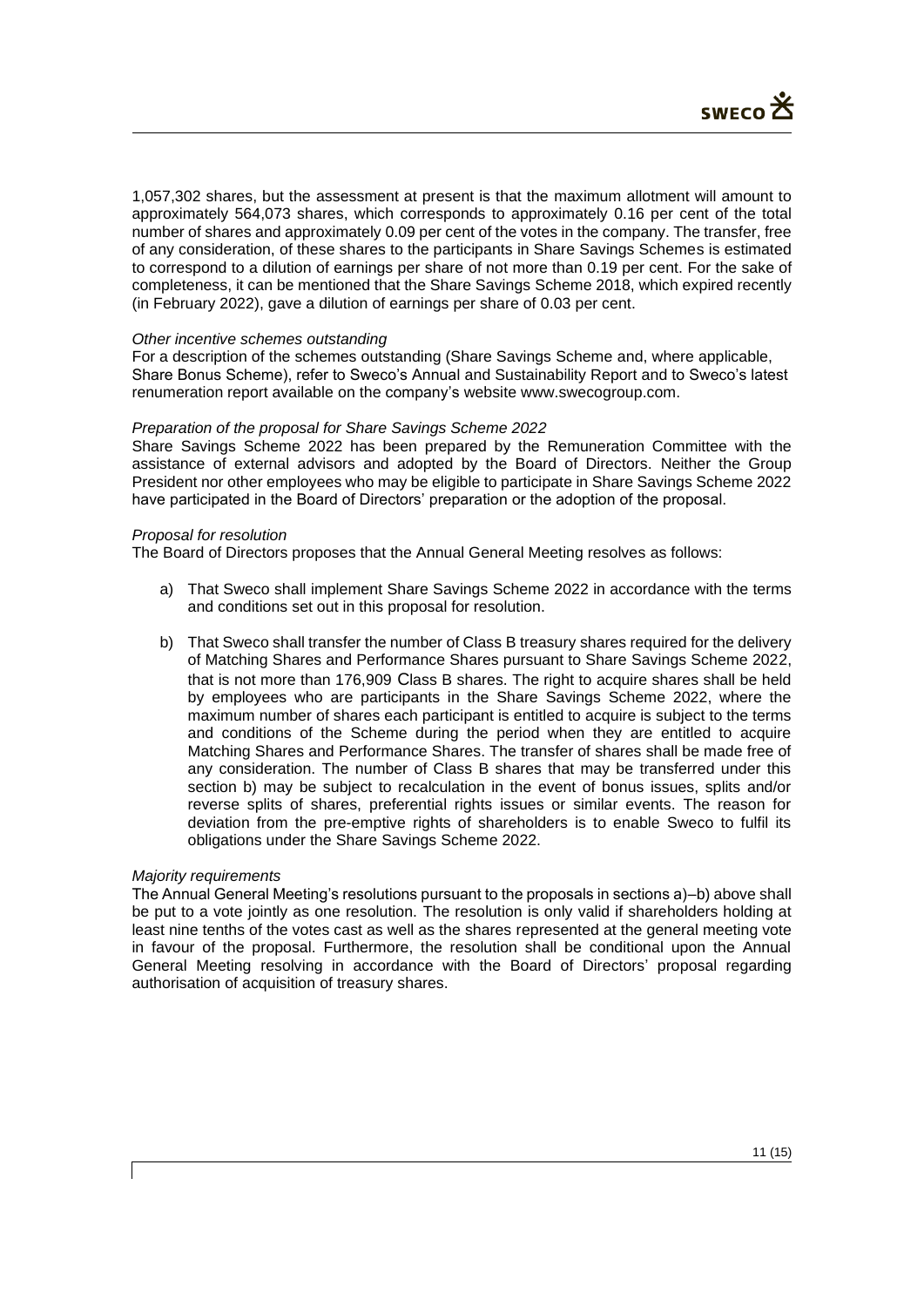## **Item 17 Resolutions on authorisation for the Board of Directors to decide on a) acquisitions of treasury shares and b) transfers of treasury shares**

The Board of Directors' full proposal for this item 17 is as follows.

*a) Authorisation for the Board of Directors to decide on the acquisition of the company's own shares*

The Board of Directors proposes that the Annual General Meeting resolve to authorise the Board of Directors to decide on the acquisition of the company's own shares pursuant to the following primary conditions:

- 1. The shares are acquired through Nasdaq Stockholm.
- 2. The authorisation may be used on one or several occasions up until the next annual general meeting.
- 3. The number of Sweco Class B shares acquired, together with Sweco shares otherwise acquired and held by Sweco, shall not at any given time exceed ten (10) per cent of all issued shares in the company.
- 4. Acquisitions of shares through Nasdaq Stockholm are only permitted at a price within the spread between the highest purchase price and the lowest selling price prevailing at any time on Nasdaq Stockholm.

### *b) Authorisation for the Board of Directors to decide on the transfer of treasury shares*

The Board of Directors proposes that the Annual General Meeting resolve to authorise the Board of Directors to decide on the transfer of treasury shares, with or without deviation from the preemptive rights of shareholders, pursuant to the following primary conditions:

- 1. Transfers may be implemented through (i) Nasdaq Stockholm, (ii) to a bank or other financial institution in conjunction with covering costs/social security contributions for Sweco's incentive schemes, or (iii) outside Nasdaq Stockholm in conjunction with the acquisition of companies or operations.
- 2. The authorisation may be used on one or several occasions up until the next annual general meeting.
- 3. The maximum numbers of shares that may be transferred is limited to the number of treasury shares held by the company on the date of the Board of Directors' decision on transfer.
- 4. Transfers of shares through Nasdaq Stockholm are only permitted at a price within the spread between the highest purchase price and the lowest selling price prevailing at any time on Nasdaq Stockholm. Transfers are also permitted outside Nasdaq Stockholm pursuant to the rules in Chapter 19, Sections 35–37 of the Swedish Companies Act, whereby transfers shall be paid in cash, in kind or by set-off of claims and the price shall be determined so that the transfer is implemented under market terms and conditions.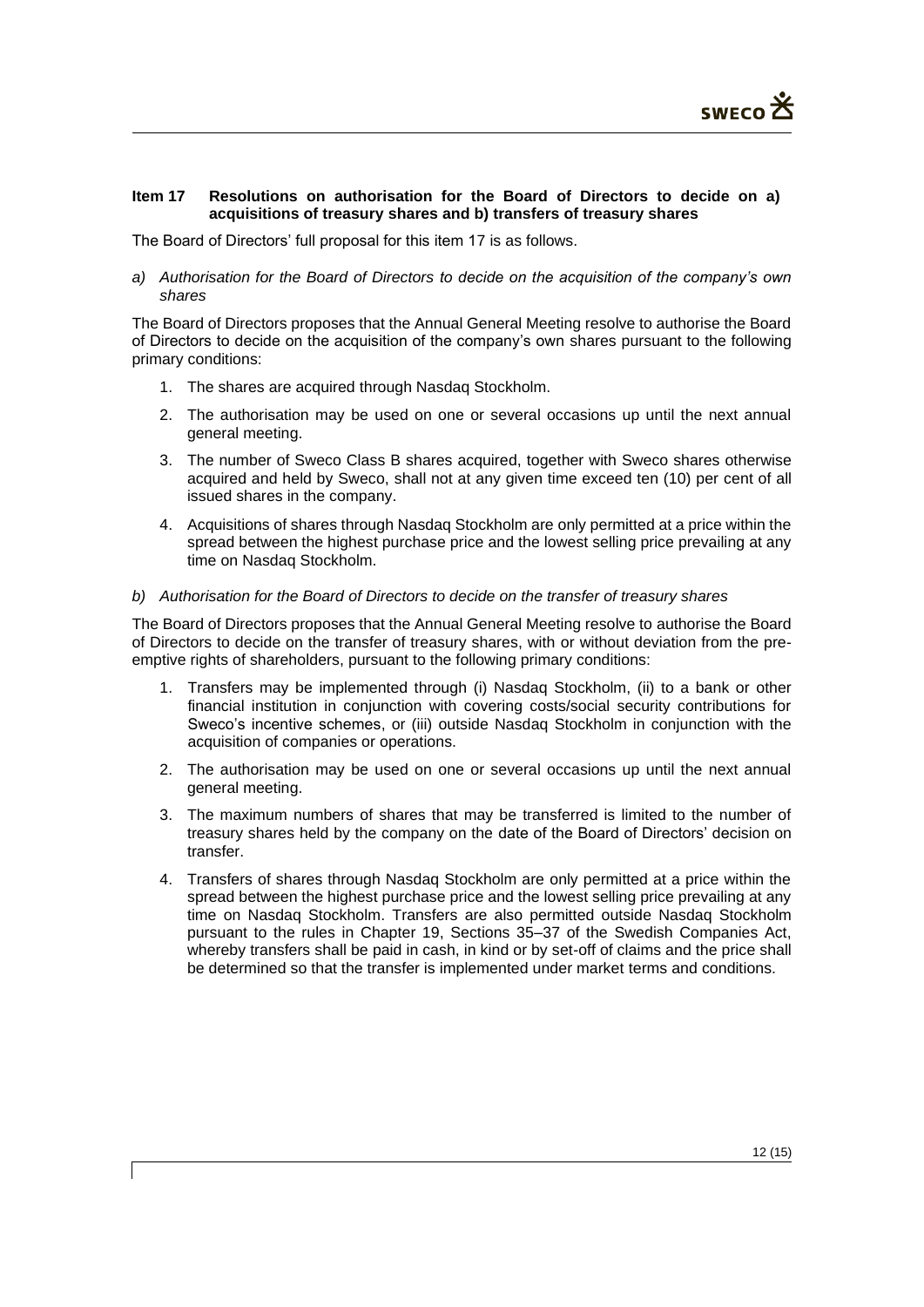## *Other information*

The objective of the authorisation to acquire the company' own shares under item a) above is to allow the acquired shares to be utilised to:

- (i) provide the Board of Directors with an instrument whereby it can adapt and improve Sweco's capital structure and thereby create additional value for shareholders;
- (ii) execute time-efficient payment in connection with acquisitions of companies and operations, or effect any deferred payments related to such acquisitions, or to finance such acquisitions or deferred payments;
- (iii) be transferred to participants in Sweco incentive schemes (share savings schemes and share bonus schemes) pursuant to separate resolutions by general meetings on such transfers; and
- (iv) secure the payment of costs, mainly social security contributions, for Sweco's incentive schemes (share savings schemes and share bonus schemes).

The objective with the authorisation for the transfer of treasury shares pursuant to item b) above, and the rationale for the deviation from the pre-emptive rights of shareholders, correspond with those stated in items (ii) and (iv) above.

As regards the acquisition of the company's own shares in connection with Sweco's incentive schemes, as set out in the Board of Directors' proposal, no more than 3,300,000 Sweco Class B treasury shares will be acquired within the framework of Share Bonus Scheme 2022 and no more than 222,905 Sweco Class B shares will be acquired within the framework of Share Savings Scheme 2022 (for delivery to participants and to cover costs, primarily social security contributions). No acquisitions of the company's own shares remain outstanding with regard to Sweco's previous incentive schemes. However, instead of making such acquisitions, Sweco is permitted to utilise treasury shares if Sweco determines that such shares shall not be used for other purposes, such as payment in connection with acquisitions.

As regards the transfer of treasury shares in connection with Sweco's adopted incentive schemes to cover costs, primarily social security contributions, transfers under this authorisation can be made up to no more than 775,000 Class B treasury shares within the framework of the previous Share Bonus Scheme 2021 and no more than 116,400<sup>1</sup> Class B treasury shares within the framework of the previous Share Savings Scheme 2019.

The Board of Directors, or the party appointed by the Board of Directors, is also entitled to make such minor adjustments as may prove necessary in connection with the execution of the Board of Directors' decision on the acquisition and transfer of the company's own shares.

### *Majority requirements*

Thus, the resolutions under the respective items a) and b) above are only valid if shareholders representing at least two-thirds of the votes cast as well as the shares represented at the general meeting vote in favour of the proposals.

<sup>1</sup> The number of shares has been recalculated following the share split (ratio 3:1) that was implemented in the company in the autumn of 2020.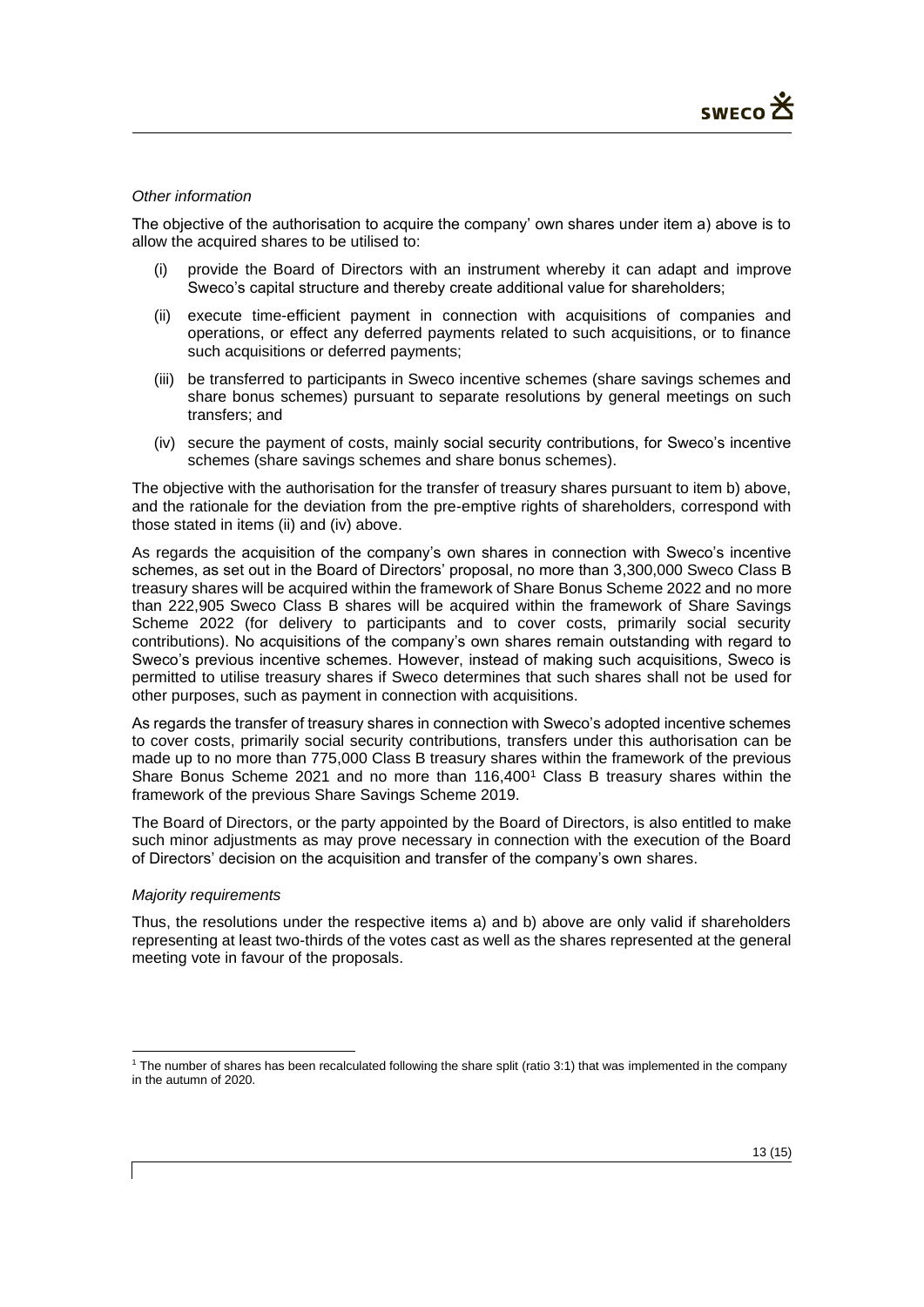# **INFORMATION PROVIDED AT THE GENERAL MEETING**

The Board of Directors and the CEO shall, upon the request of a shareholder, and if the Board of Directors deems that it can be effected without inflicting material damage to the company, provide information on circumstances that may affect the assessment of an item on the agenda, on circumstances that may affect the assessment of the company's or its subsidiaries' financial positions or the company's relations to other members of the Group.

### **DOCUMENTS**

The full wording of the proposals of the Board of Directors, including the separate appendix to the proposal regarding Share Bonus Scheme 2022, the annual report documents, the Board of Directors' Remuneration Report and the auditor's statements and other documents that are required by the provisions of the Swedish Companies Act or other regulations are available at the company – SWECO AB (publ), Gjörwellsgatan 22, Stockholm, and through publication on the company's website, www.swecogroup.com, at the latest from Thursday, March 31, 2022 and will be sent to all shareholders that so requests and provides their postal address. The documents can also be ordered via Euroclear Sweden AB by telephone: +46 (0) 8 402 90 73. The full proposals for resolution, with the exception of the above-mentioned appendix, are also included in the notice of the AGM.

For the convenience of non-Swedish speaking shareholders that are attending the Meeting, the proceedings of the Annual General Meeting will be simultaneously interpreted into English.

## **PROCESSING OF PERSONAL DATA**

For information on how your personal data is processed in relation to the General Meeting, refer to the following link [https://www.euroclear.com/dam/ESw/Legal/Privacy-notice-bolagsstammor](https://www.euroclear.com/dam/ESw/Legal/Privacy-notice-bolagsstammor-engelska.pdf)[engelska.pdf.](https://www.euroclear.com/dam/ESw/Legal/Privacy-notice-bolagsstammor-engelska.pdf)

> **Stockholm, March 2022 SWECO AB (publ) Board of Directors**